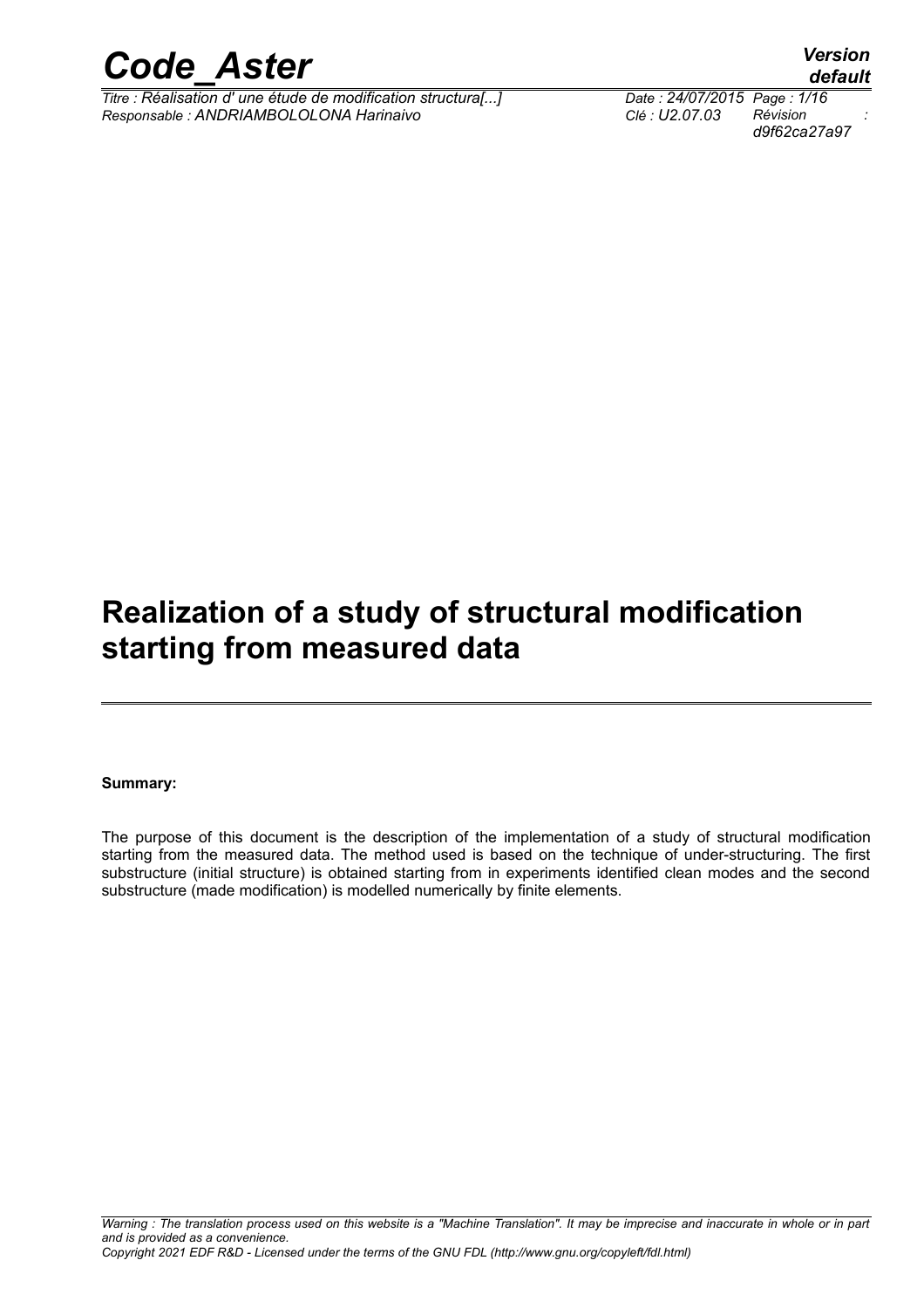*Titre : Réalisation d' une étude de modification structura[...] Date : 24/07/2015 Page : 2/16*<br> *Responsable : ANDRIAMBOLOLONA Harinaivo Clé : U2.07.03 Révision Responsable : ANDRIAMBOLOLONA Harinaivo Clé : U2.07.03 Révision :*

*d9f62ca27a97*

## **Contents**

| 3Implementation of the calculation of structural modification, example of the CAS-tests sdll137a and |  |
|------------------------------------------------------------------------------------------------------|--|
|                                                                                                      |  |
|                                                                                                      |  |
|                                                                                                      |  |
|                                                                                                      |  |
|                                                                                                      |  |
|                                                                                                      |  |
|                                                                                                      |  |
| 4Implementation of the calculation of structural modification, example of the CAS-test sdll137e11    |  |
|                                                                                                      |  |
|                                                                                                      |  |
|                                                                                                      |  |
|                                                                                                      |  |
|                                                                                                      |  |
| 4.6Assembly of the substructures, and calculation of the Eigen frequencies of the modified structure |  |
|                                                                                                      |  |
|                                                                                                      |  |
|                                                                                                      |  |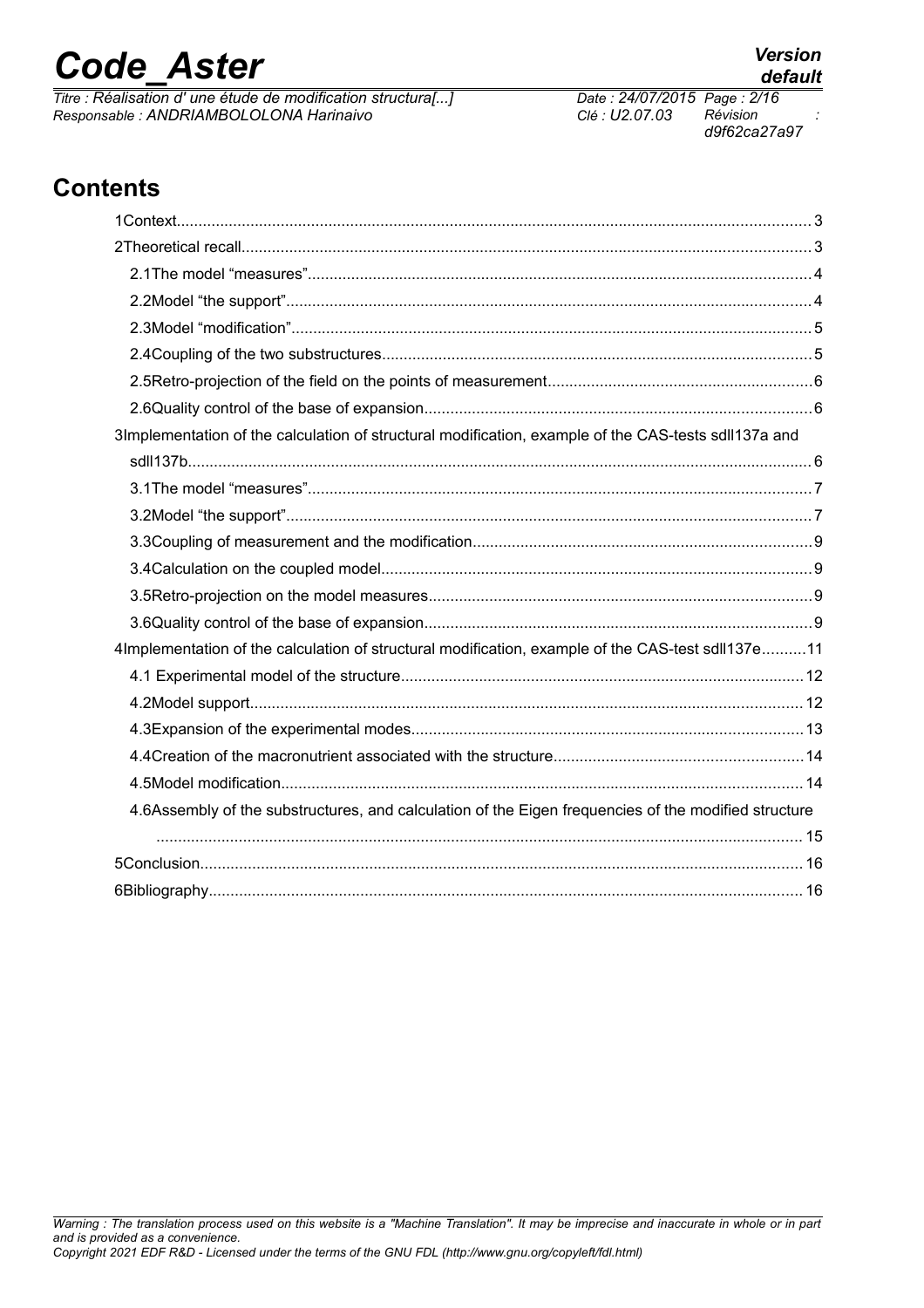*Titre : Réalisation d' une étude de modification structura[...] Date : 24/07/2015 Page : 3/16 Responsable : ANDRIAMBOLOLONA Harinaivo Clé : U2.07.03 Révision :*

*d9f62ca27a97*

### **1 Context**

The detection of a too important level of vibration on a given material often causes a stop of use of the material in question, to avoid its ruin. Thus, the installation of solution specific to limit this phenomenon must be brought quickly to allow the good performance of the installation.

Two strategies can be considered. If the problem is generic, the clarification of a predictive model readjusted starting from measured information is the most reliable solution, but retiming is a tiresome stage, and does not allow to adapt calculation to the specificity of each structure. If the problem is specific to a particular material, one wishes to be able, without the stage of retiming of model, to envisage the effects dune modification on the modal characteristics of the structure. The technique presented here enters this second strategy.

In the majority of the cases, one tries to move the Eigen frequencies of the structure so that those are not in the waveband of excitation of the material concerned. The solution usually used consists in adding a mass or a stiffness at a place of the structure chosen beforehand. The method of estimate of the results of a structural modification described in this document, was proposed by Mr. Corus within the framework of his work of thesis [1]. It jointly uses the experimental results of measurement carried out on the initial structure and a digital model of the modification.

The sequence of the various operators is presented. The optimization of the localization and the mechanical characterization of the modification are left with the load of the user. Two manners of making are presented in this document: in section [3,](#page-5-0) initially developed method, reproduced exactly the method suggested by Mr. Corus in his thesis: the structure is described on modal basis, in generalized coordinates, and the modification on physical basis. This technique is used in the CAS-tests sdll137a and sdll137b. In section [4,](#page-10-0) the structure and the modification are described by their modal base. This technique, simpler to implement, was developed later on for the realization of a study of modification on a piping. This technique is used in the CAS-test sdll137e, on the same example; Another major interest of the setting in peuvre proposed is that the digital models of the structure and the modification do not need to have nodes coïncidents for the assembly. For information, the CAS-test sdll137c and sdll137d are identical to the versions has and B, but use the macro-order CALC\_ESSAI for the realization of calculation.

### <span id="page-2-0"></span>**2 Theoretical recall**

This technique of structural modification is based on the method of under-structuring. The first substructure corresponds to the initial structure and the second substructure corresponds to the made modification.

The initial structure is modelled starting from its in experiments identified own modes. Except very particular case, the points of measurement are not at the level of the interface between the initial structure and the modification to be made. Before carrying out the coupling between these two substructures, it is thus necessary to pass by an intermediate stage which consists in condensing the information measured with the interfaces.

The various models which intervene during this calculation are: the model "measures", model "the support" and model "the modification". We will describe these various models hereafter.

To simplify the presentation, we adopt the following notations:

- the index *mes* is relating to the points of measurement,
- the index int is relating to the nodes interfaces,
- the exhibitor "+" indicates the reverse generalized of a matrix,
- *L* : matrix of localization (matrix of observability),
- $y$ : field of displacement,
	- $\Phi$ : matrix made up of the basic vectors of expansion defined on the model support,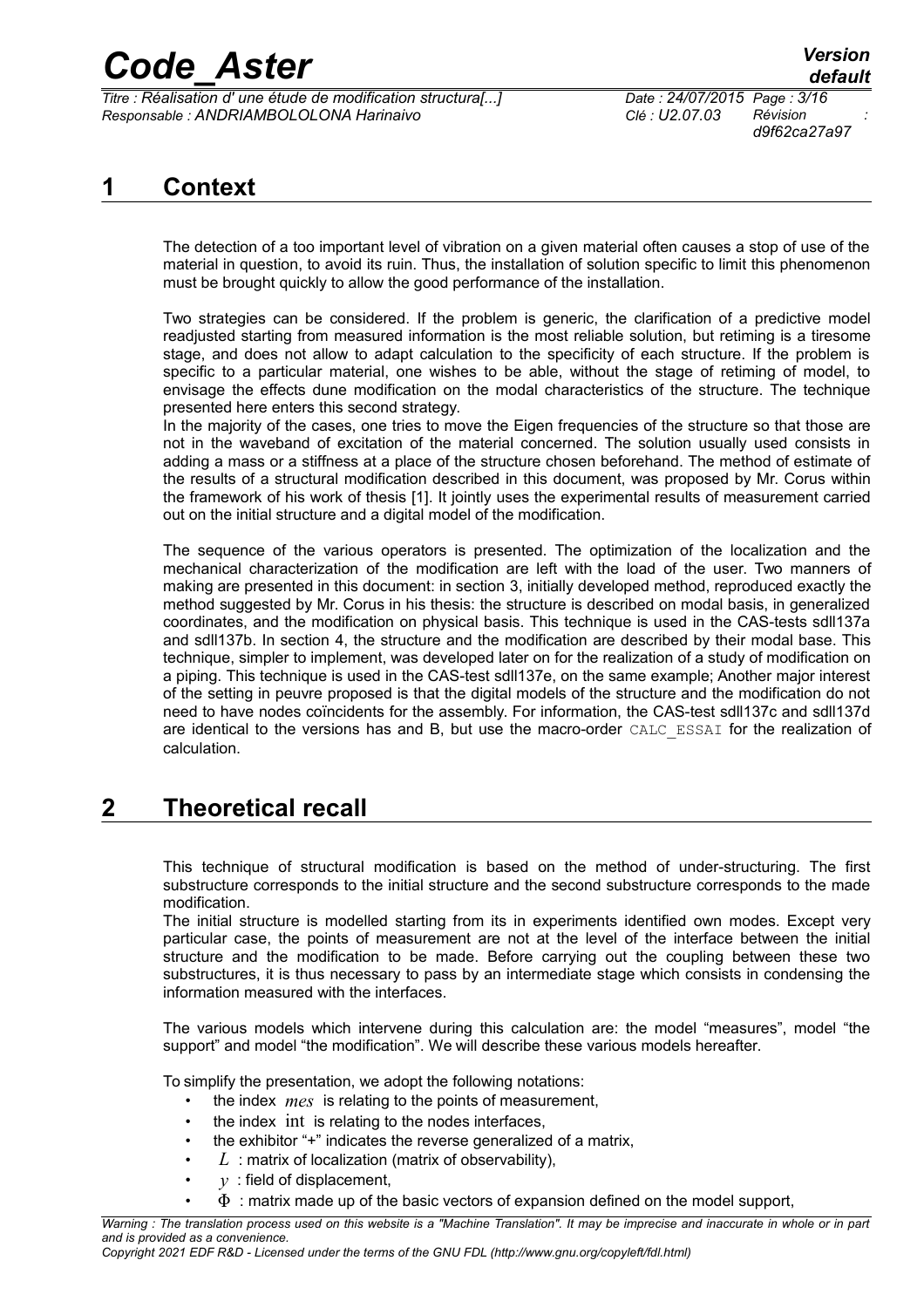*and is provided as a convenience. Copyright 2021 EDF R&D - Licensed under the terms of the GNU FDL (http://www.gnu.org/copyleft/fdl.html)*

 $\eta_{\text{test}}$ : generalized coordinates associated with  $\psi$ 

### **2.1 The model "measures"**

We call model "measures" the modal model of the initial structure obtained starting from measured information. On this model a grid made up of the points of measurement is defined.

 $\eta_{\text{sun}}$ : generalized coordinates associated with the base of expansion  $\Phi$  $\psi$ : modal matrix identified (deformed clean) on the initial structure,

A field of measured displacement can be projected on a basis made up of the identified clean modes, that is to say:

$$
y_{\text{mes}} = \psi \eta_{\text{test}} \tag{1}
$$

One limits oneself to the case of structures little deadened (for which damping can be modelled mode by mode), for which the modal model of the initial structure is written:

$$
\left(-\omega^2\left[d\right]+j\,\omega\left[\beta_{\text{test}}\right]+\left[\Omega_{\text{test}}^2\right]\right)\eta_{\text{test}}=f_{\eta_{\text{test}}}\tag{2}
$$

Where:

[*Id*] : matrix identity

 $\left[\Omega^2_{test}\right]$ : spectral matrix (diagonal matrix whose diagonal terms are the high own pulsations with square)

[ $\beta_{\text{test}}$ ] : matrix of generalized depreciation

 $f_{\eta_{\textit{test}}}$ : modal loading

 $\omega$  : pulsation of excitation

### **2.2 Model "the support"**

We call model "support", the simplified digital model of the initial structure.

This model must comprise the interfaces between the initial structure and the modification. It is used with the expansion and condensation of the information measured with the interfaces.

The expansion consists in finding a field defined on this model support, whose restriction on the points of measurement is nearest possible in experiments measured field. This field is obtained by minimizing the distance between measured information and the information estimated on the model support.

The field of estimated displacement  $\tilde{y}_{mes}$  to the points of measurement is given by the following relation:

$$
\tilde{\mathbf{y}}_{mes} = L_{mes} \, \Phi \, \eta_{sup} \tag{3}
$$

The estimated field  $\tilde{y}_{mes}$  is of the same type as the measured field  $y_{mes}$ .

Generalized coordinates  $\eta_{\text{sup}}$ , unknown factors, are obtained by minimizing the distance between the measured field and the estimated field. By using the technique of least squares, one obtains:

 $\eta_{\textit{sup}} = \left( L_{\textit{mes}} \, \Phi \right)^{\dagger} y_{\textit{mes}}$ 

*default*

(4)

*Titre : Réalisation d' une étude de modification structura[...] Date : 24/07/2015 Page : 4/16 d9f62ca27a97*

*Responsable : ANDRIAMBOLOLONA Harinaivo Clé : U2.07.03 Révision :*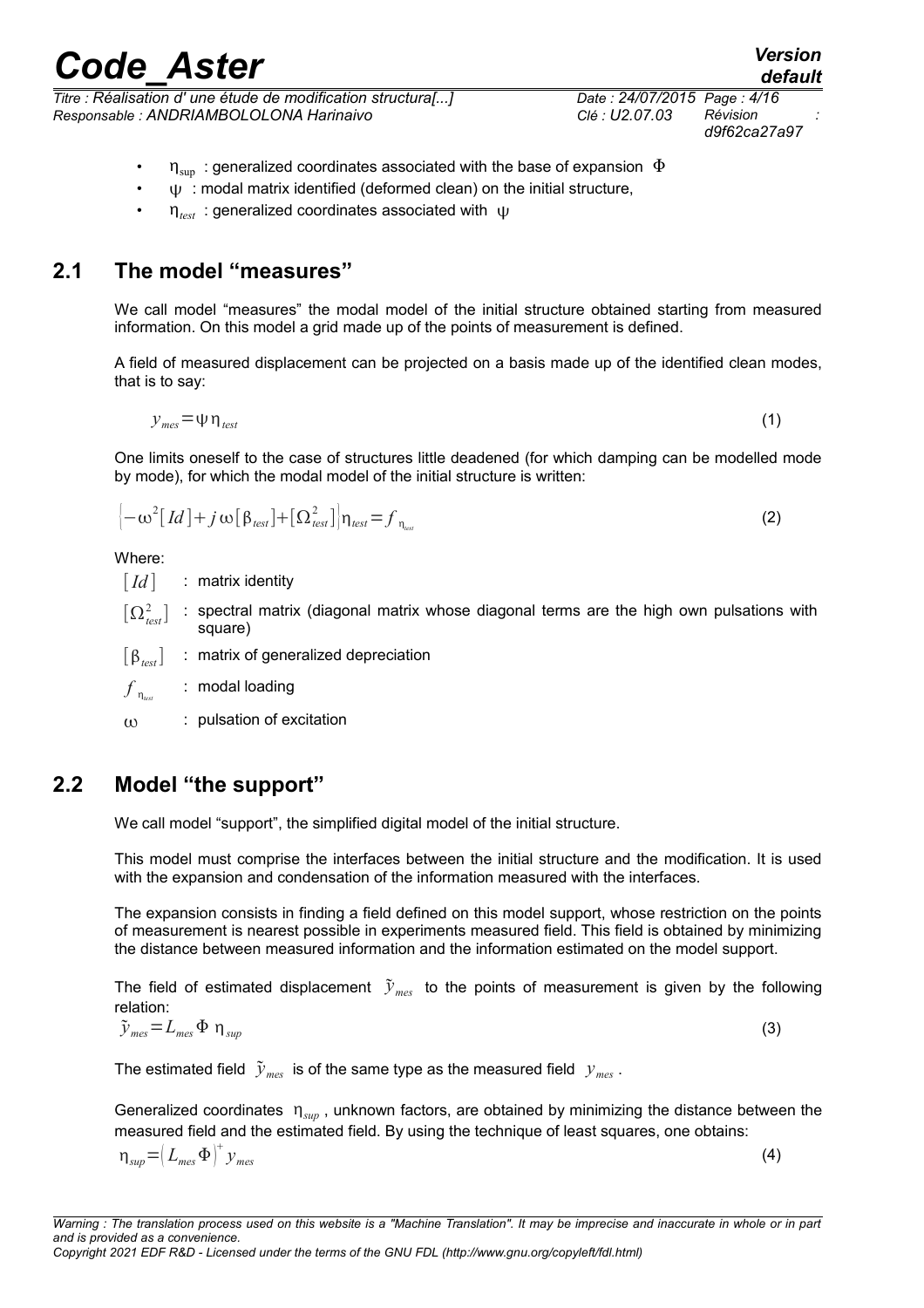| <b>Code Aster</b>                                            |                             | <b>Version</b><br>default |
|--------------------------------------------------------------|-----------------------------|---------------------------|
| Titre : Réalisation d' une étude de modification structura[] | Date: 24/07/2015 Page: 5/16 | Révision                  |
| Responsable : ANDRIAMBOLOLONA Harinaivo                      | Clé : U2.07.03              | d9f62ca27a97              |

One can thus estimate the field  $\tilde{y}$  defined in the nodes of the model support, coherent with in experiments measured field.

$$
\tilde{y} = \Phi \eta_{\text{sup}} = \Phi \left( L_{\text{mes}} \Phi \right)^{+} y_{\text{mes}} \tag{5}
$$

The restriction of this field on the degrees of freedom interfaces is:

$$
\tilde{\mathbf{y}}_{int} = L_{int} \tilde{\mathbf{y}} = L_{int} \Phi \left( L_{mes} \Phi \right)^{+} \mathbf{y}_{mes} = T_{lt} \mathbf{y}_{mes}
$$
\n(6)

 $T_{it}$  can be defined as being the matrix of passage between the points of measurement and the interface between the initial structure and the modification.

By replacing the measured field *ymes* by his expression (1), one obtains:

$$
\tilde{\mathbf{y}}_{int} = T_{lt} \mathbf{y}_{int} = T_{lt} \mathbf{Y} \quad \mathbf{\eta}_{test} \tag{7}
$$

That is to say:

$$
\eta_{\text{test}} = \left(T_{\text{lt}} \Psi\right)^{+} \tilde{\mathcal{Y}}_{\text{int}}
$$
\n(8)

If one notes:  $\overline{B} = \bigr( \overline{T}_{\overline{B}} \Psi \ \bigl)^\pm \qquad$  , one obtains:  $\eta_{\text{test}} = B \, \tilde{\gamma}_{\text{int}}$  (9)

By multiplying the equation (2) on the left by  $B^T$ , and while replacing  $n_{\textit{test}}$  by its expression (9), dynamic rigidity  $\;\hat{Z}_{\mathit{test}}\;$  initial structure is given by the following relation:

$$
\left[ -\omega^2 B^T B + j \omega B^T [\beta_{\text{test}}] B + B^T [\Omega_{\text{test}}^2] B \right] \tilde{\mathbf{y}}_{\text{int}} = \hat{Z}_{\text{test}} \tilde{\mathbf{y}}_{\text{int}} = f_{\text{int}}^I
$$
\n(10)

With: *f int*  $I_{int}$  : force applied to the interface

#### **2.3 Model "modification"**

We call model "modification", the digital model of the modification made to the initial structure.

If one notes  $Z_{x}$ , its dynamic rigidity, by partitionnant the unknown factors in internal degrees of freedom *y<sup>i</sup>* and external degrees of freedom *y<sup>e</sup>* (which is composed of degree of freedom interfaces), the model of the modification can be rewritten in the following way:

$$
Z_x q = \begin{bmatrix} Z_{ii} & Z_{ie} \\ Z_{ei} & Z_{ee} \end{bmatrix} \begin{bmatrix} y_i \\ y_e \end{bmatrix} = \begin{bmatrix} f_i^M \\ f_e^M + f_{\text{text}}^M \end{bmatrix} \tag{11}
$$

The index  $i$  is relating to the internal degrees of freedom, the index  $e$  is relating to the external degrees of freedom and  $\,\int_{\,\,e e x t}^{M}\,$ *M*<sub>ext</sub> indicate the external force applied to the external degrees of freedom.

#### **2.4 Coupling of the two substructures**

The dynamic rigidity of the coupled model is obtained by considering the continuity of displacements to the interfaces:

$$
\tilde{\mathbf{y}}_{int} = \mathbf{y}_e \tag{12}
$$

and balances it efforts with the interfaces:

$$
f_{int}^{I} + f_{e}^{M} = 0 \tag{13}
$$

*Warning : The translation process used on this website is a "Machine Translation". It may be imprecise and inaccurate in whole or in part and is provided as a convenience. Copyright 2021 EDF R&D - Licensed under the terms of the GNU FDL (http://www.gnu.org/copyleft/fdl.html)*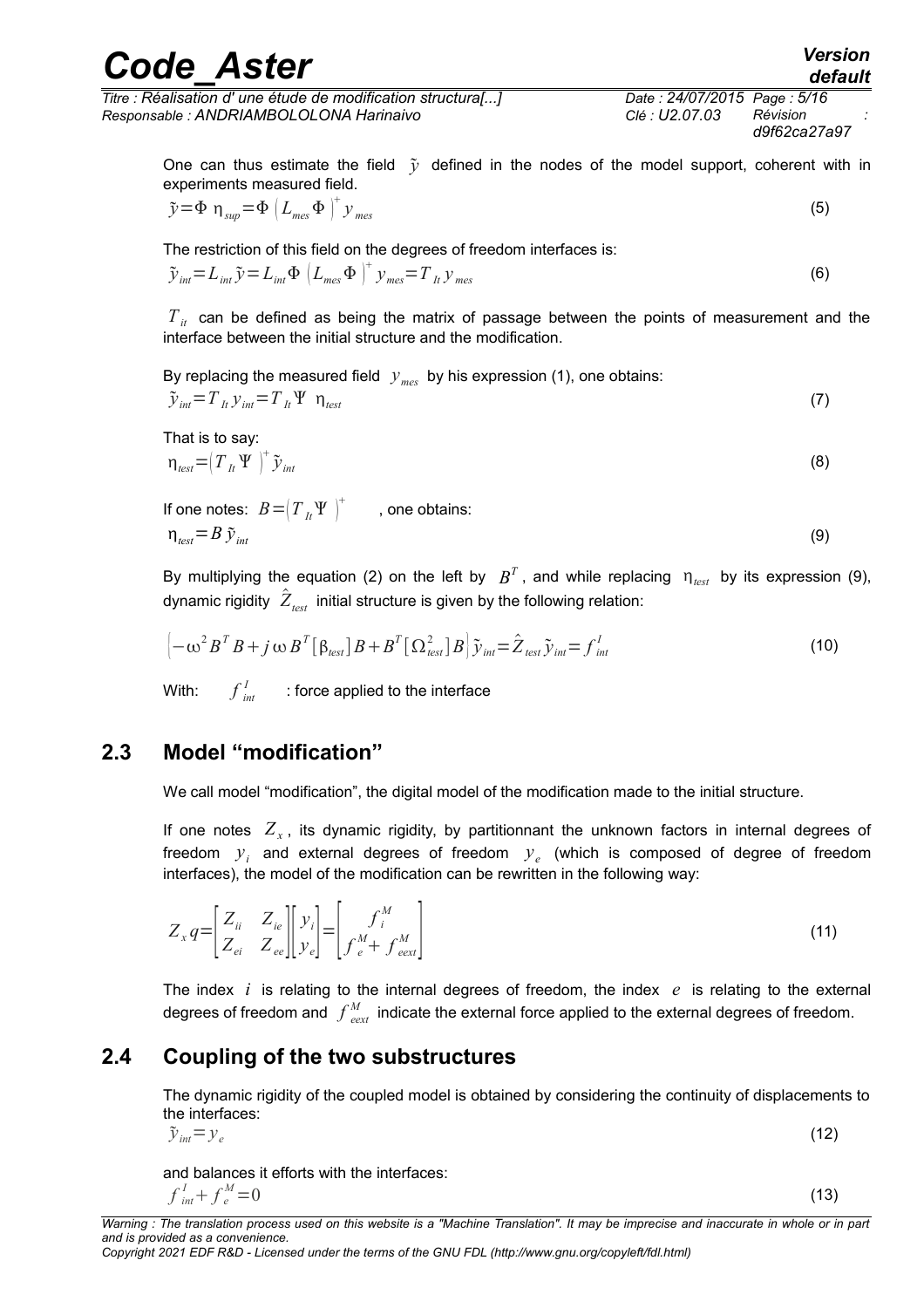*Titre : Réalisation d' une étude de modification structura[...] Date : 24/07/2015 Page : 6/16 Responsable : ANDRIAMBOLOLONA Harinaivo Clé : U2.07.03 Révision :*

*d9f62ca27a97*

That is to say: *Zii Zie*  $Z_{ei}$   $Z_{ee}$  +  $\hat{Z}_{test}$  ||  $\hat{Z}_{test}$ *yi*  $\begin{bmatrix} y_i \\ y_e \end{bmatrix} = \begin{bmatrix} y_i \\ y_i \end{bmatrix}$ *f i M*  $f_{\mathit{eext}}^{M}$  $(14)$ 

The resolution of this system makes it possible to calculate the behavior of the modified structure.

Note: in section [4,](#page-10-0) the equations of compatibility to the interface are written in modal base, i.e. the equations (12) and (13) are not checked exactly: they are projected on penny-space made up of the base of the extend modes of the structures:

$$
\Phi^T \tilde{\mathcal{Y}}_{int} = \Phi^T \mathcal{Y}_e \tag{15}
$$

$$
\Phi^T f_{int}^I + \Phi^T f_e^M = 0 \tag{16}
$$

Since there are in general more degrees of freedom of interface than of clean modes used, the relations (15) and (16) cannot be exactly assured.

#### **2.5 Retro-projection of the field on the points of measurement**

One can evaluate the field at the points where the mesure was taken, by retro-projection of the field to the interfaces obtained on the coupled model.

By exploiting the relations (1), (9) and (12), the field at the points of measurement is written:  $y_{\text{max}} = \Psi \eta_{\text{test}} = \Psi B \tilde{y}_{\text{int}} = \Psi B y_e$ (17)

### **2.6 Quality control of the base of expansion**

The quality of the results depends obviously on uncertainty to the measure, but also of the capacity of the base of expansion to represent the behavior of the real structure and the transmission of information on the level of the interface.

The physical direction of the user intervenes on the choice of this base of expansion. It is difficult to know a priori the size of the base of expansion making it possible to obtain the best estimate of the coupled behavior. The quality of the base of expansion can be measured by reappraising the field with the interface by static expansion on the initial model starting from the field resulting from the coupled model.

This indicator does not make it possible to directly estimate the quality of the results got on the coupled model, but it indicates the relevance of the reconstruction of the field to the interface.

### <span id="page-5-0"></span>**3 Implementation of the calculation of structural modification, example of the CAS-tests sdll137a and sdll137b**

The data input of calculation are:

- clean modes (generalized frequencies, deformations, masses) identified on the initial structure,
- the model with the finite elements simplified of the initial structure (model "support"),
- the model with the finite elements of the modification suggested (model "modification").

In this section, described method reproduced exactly that proposed by Mr. Corus in his thesis To illustrate the presentation, we take as example the case test sdll137 [V2.02.137]. We present only the principal stages of modeling.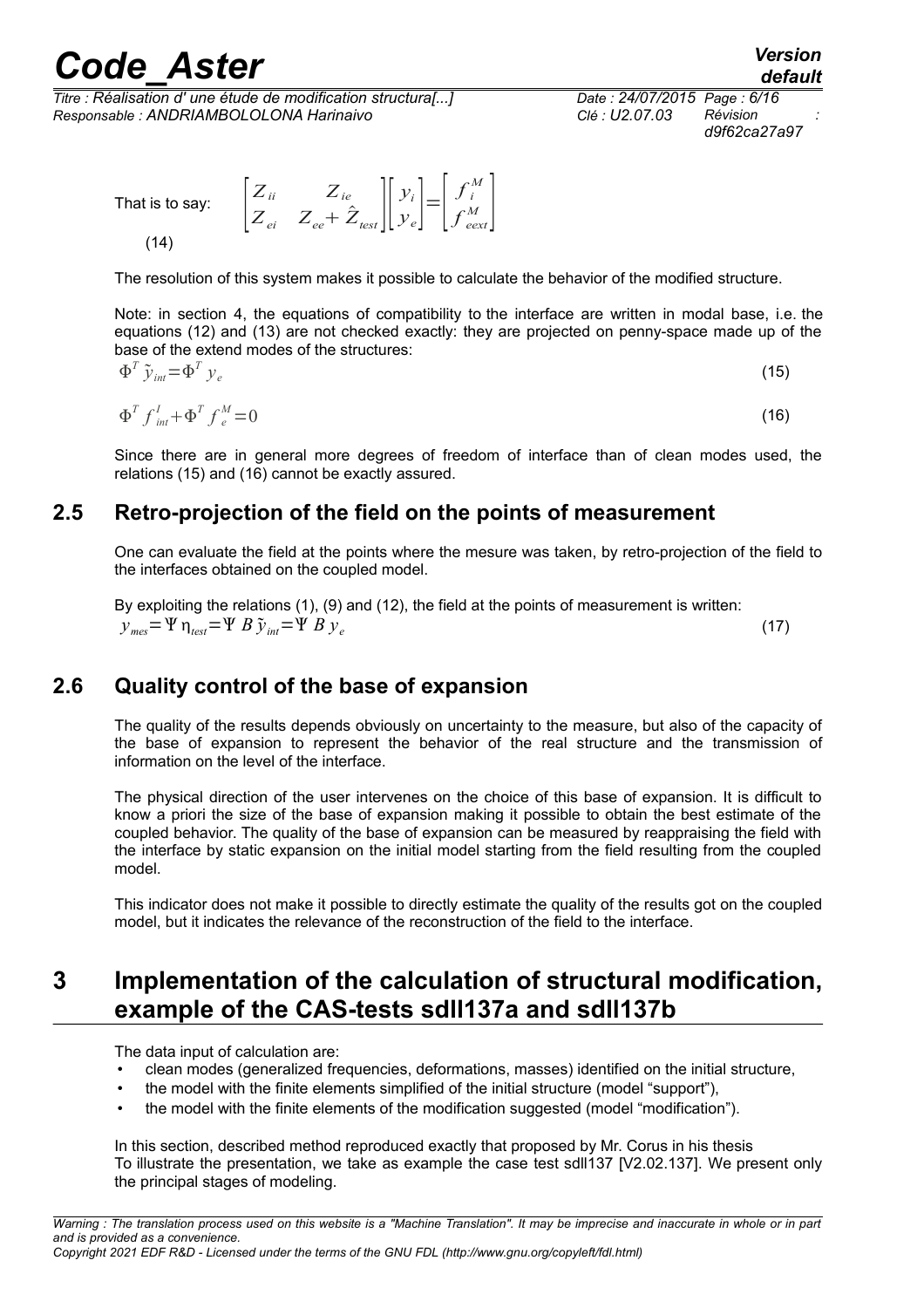*Titre : Réalisation d' une étude de modification structura[...] Date : 24/07/2015 Page : 7/16 Responsable : ANDRIAMBOLOLONA Harinaivo Clé : U2.07.03 Révision :*

*d9f62ca27a97*

#### **3.1 The model "measures"**

The model "measurement" makes it possible to define the localization of the points of measurement. The nodes of the grid can be connected to each other by discrete elements, for example, to facilitate the visualization of measured information. The mechanical characteristics that one assigns to this model do not influence the results, they make it possible the model to accommodate the identified clean modes.

That is translated on the level Aster in the following way:

Reading of the grid sensor (points of measurement):

MAILEXP=LIRE MAILLAGE (UNITE=22); MODLEXP=AFFE\_MODELE (MAILLAGE=MAILEXP, AFFE= F (TOUT=' OUI', PHENOMENE=' MECANIQUE', MODELISATION=' DIS\_TR',),);

#### Reading of the identified clean modes:

```
MODMESU=LIRE_RESU (TYPE_RESU=' MODE_MECA',
                  FORMAT=' IDEAS',
                 MODELE=MODLEXP,
                  UNITE=21,
                  NOM_CHAM=' DEPL',
                  MATR_RIGI =KASSEXP,
                  MATR_MASS =MASSEXP,
                 FORMAT_IDEAS=_F (NOM_CHAM=' DEPL',
                                NUME_DATASET=55,
                                RECORD 6 = (1,2,3,8,2,6),
                                POSI ORDRE= (7.4),
                                POSI<sup>NUME</sup> MODE= (7.4),
                                POSTFREQ = (8.1,),POSI<sup>MASS</sup> GENE= (8.2),
                                POSI<sup>AMORGENE=</sup> (8.3),
NOM\_CMP= ('DX', 'DY', 'DZ',
 'DRX', 'DRY MARTINI', 'DRZ'),),
                  TOUT_ORDRE=' OUI',);
```
One can possibly carry out a selection on the modes identified in order to keep only the clean modes most interesting to exploit.

MODEIDE=EXTR\_MODE (FILTRE\_MODE=\_F (MODE=MODMESU, NUME MODE=  $(1, 2, 3, 4, 5,),),$ 

### **3.2 Model "the support"**

Model "the support" is used for the expansion of measurement on the degrees of freedom interfaces. It must contain the nodes interfaces between the initial structure and the modification. On this model, a base of expansion is defined which makes it possible to pass from the degrees of freedom sensors to the degrees of freedom interfaces. This base of expansion can be made up of clean modes, or static answers, or of clean modes of the model support condensed on the degrees of freedom interfaces and degrees of freedom sensor [1]. The quality of the results depends on the faculty of this base to reproduce the real behavior of the structure. The geometrical characteristics and mechanics assigned to this model are not inevitably the exact mechanical characteristics (readjusted) of the real structure,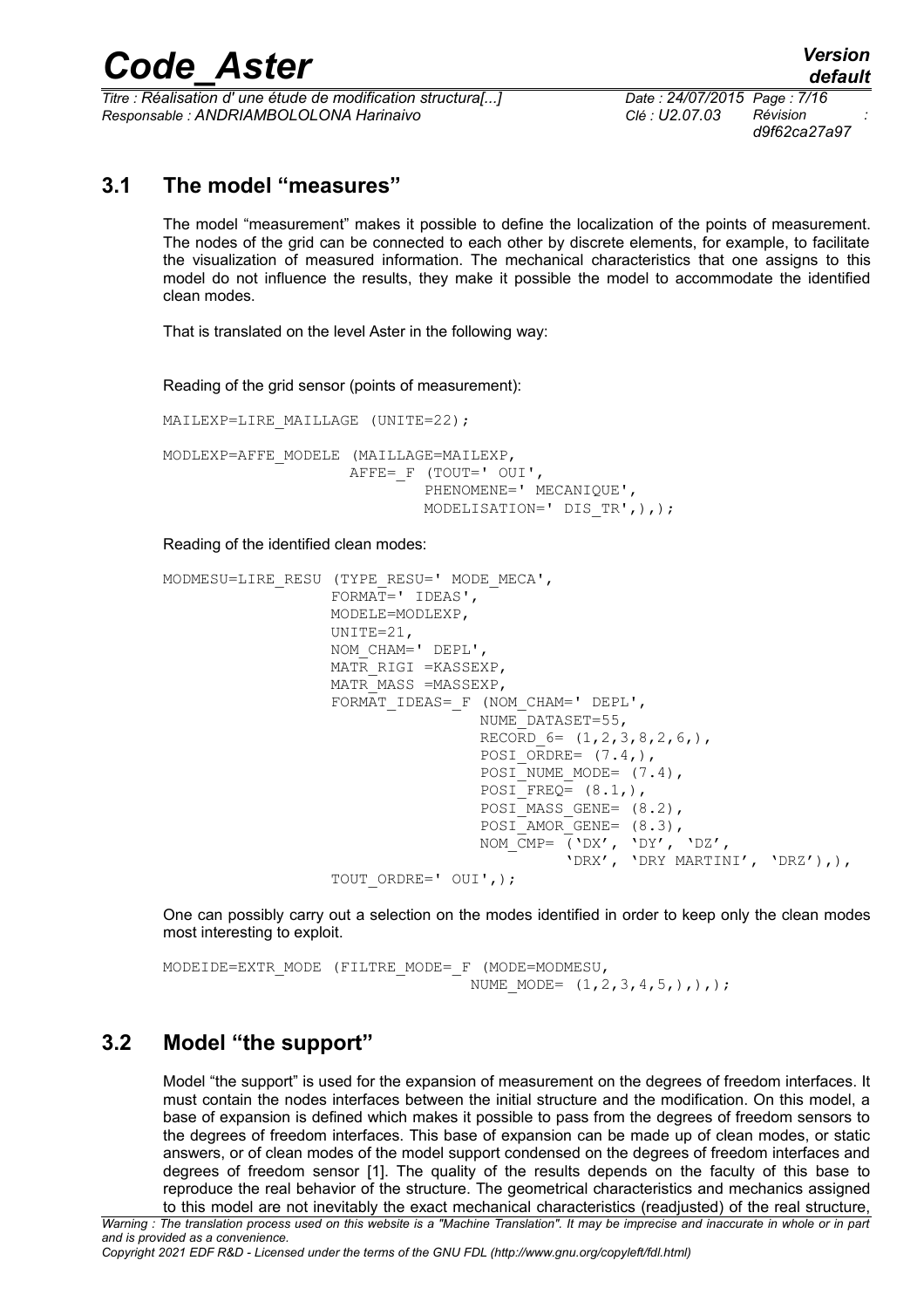*default*

*Titre : Réalisation d' une étude de modification structura[...] Date : 24/07/2015 Page : 8/16 Responsable : ANDRIAMBOLOLONA Harinaivo Clé : U2.07.03 Révision :*

but they must be closest possible to physical reality. Indeed, more the model is close to reality, better will be the results of the expansion.

Reading of the grid of model "the support":

MAILSUP=LIRE MAILLAGE (UNITE=20);

MODLSUP=AFFE\_MODELE (MAILLAGE=MAILSUP, AFFE= (F (GROUP MA= ('BEAM', 'VISUAL',), PHENOMENE=' MECANIQUE', MODELISATION=' POU D E',),),)

Definition of the basic vectors of expansion:

MODESUP=CALC\_MODES (MATR\_RIGI=KASSUP, MATR\_MASS=MASSUP, OPTION=' PLUS\_PETITE', CALC FREQ=  $F$  (NMAX FREQ=20, SEUIL FREQ= $1.E-4,$ ), VERI MODE= F (SEUIL=1.E-05, STOP\_ERREUR=' OUI',), )  $\mathbf{r}$ MODSTSUP=MODE\_STATIQUE (MATR\_RIGI=KASSUP, FORCE NODALE= ( F (GROUP NO=' CAPTEUR', AVEC CMP=  $('DY', 'DZ',),),),$ BASEMO=DEFI\_BASE\_MODALE (RITZ= (\_F (MODE\_MECA=MODESUP, NMAX\_MODE=0,),  $F$  (MODE STAT=MODSTSUP, NMAX MODE=8,),), NUME  $REF=NUMSUP$ , );

Expansion of the information measured on the model support:

PROJ=PROJ MESU MODAL (MODELE CALCUL= F (MODELE=MODLSUP, BASE=BASEMO,), MODELE\_MESURE=\_F (MODELE=MODLEXP, MESURE=MODEIDE, NOM CHAM=' DEPL',), RESOLUTION= F (METHODE=' SVD',  $EPS=1.E-5)$ , ;

Condensation of measurement on the degrees of freedom interfaces (here the degrees of freedom interfaces are selected as being the degrees of freedom "external" of the macronutrient):

SSEXP = MACR ELEM STAT (DEFINITION= F (MODELE=MODLSUP, PROJ\_MESU=PROJ, MODE\_MESURE=MODEIDE, CARA\_ELEM =CHCARSUP, CHAM\_MATER=CHMATSUP,), EXTERIEUR= F (GROUP NO = ('EXTERNAL',),),  $RIGI_MECA=\nF$  (),  $MASS$   $MECA = F$  (),);

Creation of the "super-mesh" including the nodes interfaces:

```
MAILCOND=DEFI_MAILLAGE (DEFI_SUPER_MAILLE=_F (MACR_ELEM_STAT = SSEXP,
                                            SUPER MAILLE=' SUMAIL',),
                       DEFI_NOEUD= F (ALL = 'YES', INDEX = (1,0,1,8,),),;
```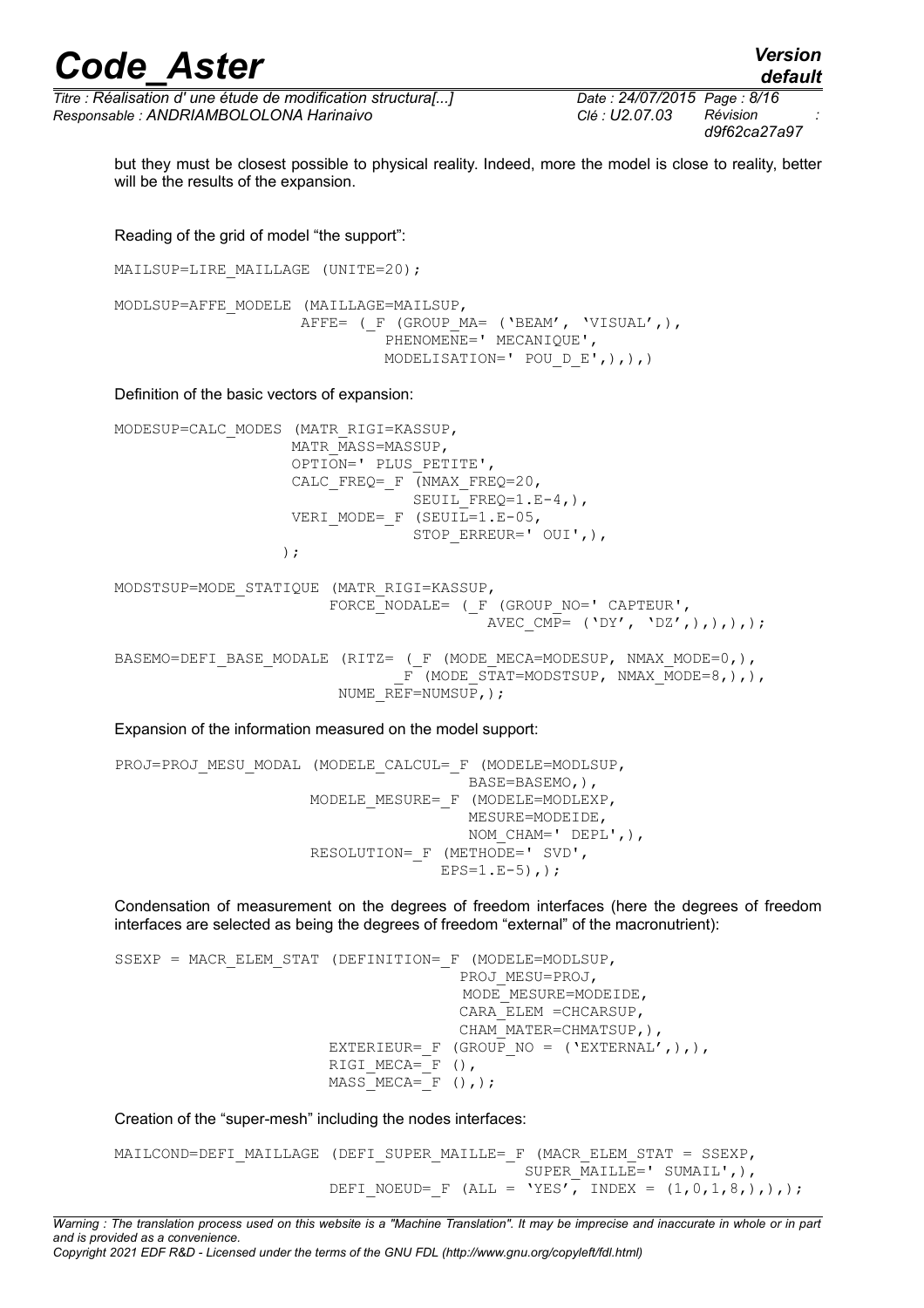*Titre : Réalisation d' une étude de modification structura[...] Date : 24/07/2015 Page : 9/16 Responsable : ANDRIAMBOLOLONA Harinaivo Clé : U2.07.03 Révision :*

*d9f62ca27a97*

### **3.3 Coupling of measurement and the modification**

Before carrying out the coupling of the substructures, it should be made sure that the grids of the various substructures are coherent (grids expressed in the same frame of reference,…). The coupling consists in assembling the two models (initial structure condensed with the nodes interfaces and modification) in only one model. The principle is identical to that of the under-structuring.

Reading of the grid of the modification:

MAILX=LIRE\_MAILLAGE (UNITE=24);

Assembly of the two grids (super-mesh + modification):

MAILCPL=ASSE\_MAILLAGE (MAILLAGE\_1=MAILCOND, MAILLAGE $\overline{2}$ =MAILX, OPERATION=' SOUS STR',); MODLCPL=AFFE\_MODELE (MAILLAGE=MAILCPL, AFFE= ( $F$  (GROUP MA= ('BEAM',), PHENOMENE=' MECANIQUE', MODELISATION=' POU D E',),), AFFE SOUS STRUC= F (SUPER MAILLE = 'SUMAIL', PHENOMENE=' MECANIQUE', ), );

#### **3.4 Calculation on the coupled model**

After creation and assembly of the elementary matrices, (here, the assembled matrices are KASCPL and MASCPL) one can carry out a modal calculation on the model coupled in order to evaluate the effect of the modification on the first Eigen frequencies of the modified structure.

```
MODECPL=CALC_MODES (MATR_RIGI=KASCPL,
                   MATR_MASS=MASCPL,
                   OPTION=' PLUS_PETITE',
                   CALC_FREQ=_F (NMAX_FREQ=2,
                               SEUIL FREQ=1.E-4,),
                  VERI MODE= F (SEUIL=1.E-05,
                               STOP_ERREUR=' OUI',),
) \mathbf{r}
```
#### **3.5 Retro-projection on the model measures**

It is about a postprocessing which consists in going back to the initial points of measurement. That makes it possible to appreciate the effect, of the modification made compared to initial measurement.

MODERETR=DEPL\_INTERNE (DEPL\_GLOBAL=MODECPL, SUPER\_MAILLE=' SUMAIL')

#### **3.6 Quality control of the base of expansion**

It is always interesting to check the quality of the expansion of measurement. One can check it by using an indicator which gives an account two estimates different from the field to the interface of the coupled model.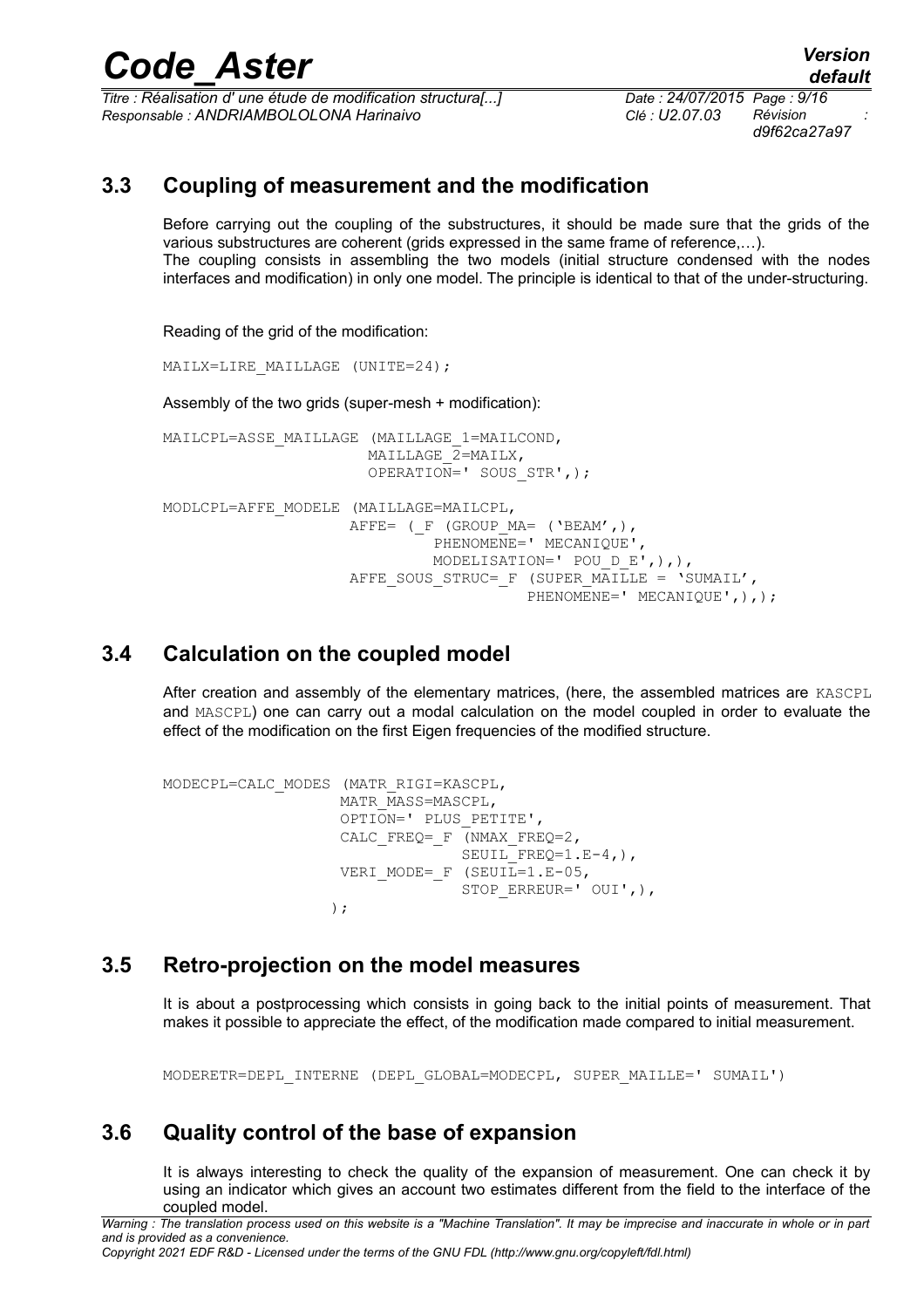*Titre : Réalisation d' une étude de modification structura[...] Date : 24/07/2015 Page : 10/16 Responsable : ANDRIAMBOLOLONA Harinaivo Clé : U2.07.03 Révision :*

*d9f62ca27a97*

It is a question of comparing the field with the interface by static expansion on the model support starting from the field resulting from the model coupled and the field with the interface of the coupled model.

To be able to make this comparison, one can create a fictitious model containing only the interface. The idea consists in extracting the fields with the interfaces in order to be able to compare them by carrying out a calculation of MAC (Modal Criterion Insurance).

Reading of the grid of the interface:

MAILINT=LIRE MAILLAGE (UNITE=26); MODLINT=AFFE\_MODELE (MAILLAGE=MAILINT, AFFE= F (GROUP MA=' VISUAL', PHENOMENE=' MECANIQUE', MODELISATION=' DIS\_TR',),);

Calculation of the static answer on the model support:

MODSTINT=MODE\_STATIQUE (MATR\_RIGI=KASSUP, FORCE NODALE= ( F (GROUP NO=' CAPTEUR', AVEC  $\overline{CMP}$ = ('DY', 'DZ',),),),);

Definition of the base for the static expansion:

```
BASEINT=DEFI_BASE_MODALE (RITZ= ( F (MODE MECA=MODESUP, NMAX_MODE=0,),
                                F^{-}(MODE STAT=MODSTINT, NMAX MODE=4,),),
                         NUME REF=NUMSUP,);
```
Static expansion of the field at the points of measurement obtained at the time of the resolution at the total level:

PROJMS=PROJ MESU MODAL (MODELE CALCUL= F (MODELE=MODLSUP, BASE=BASEINT,), MODELE\_MESURE=\_F (MODELE=MODLEXP, MESURE=MODERETR, NOM CHAM=' DEPL',), RESOLUTION= F (METHODE=' SVD',  $EPS=1.E-5)$ ,  $\cdot$ ; DEPLPR=REST\_GENE\_PHYS (RESU\_GENE=PROJMS, TOUT\_ORDRE=' OUI', NOM  $CHAM=$ ' DEPL');

Field with the interfaces obtained by static expansion:

DEPLINT=PROJ\_CHAMP (METHODE=' ELEM', RESULTAT=DEPLPR, MODELE\_1=MODLSUP, MODELE\_2=MODLINT, NOM CHAM=' DEPL', TOUT\_ORDRE=' OUI', NUME\_DDL=NUMINT,);

Field with the interfaces obtained at the time of the resolution at the total level:

DEPLXINT=PROJ\_CHAMP (METHODE=' ELEM',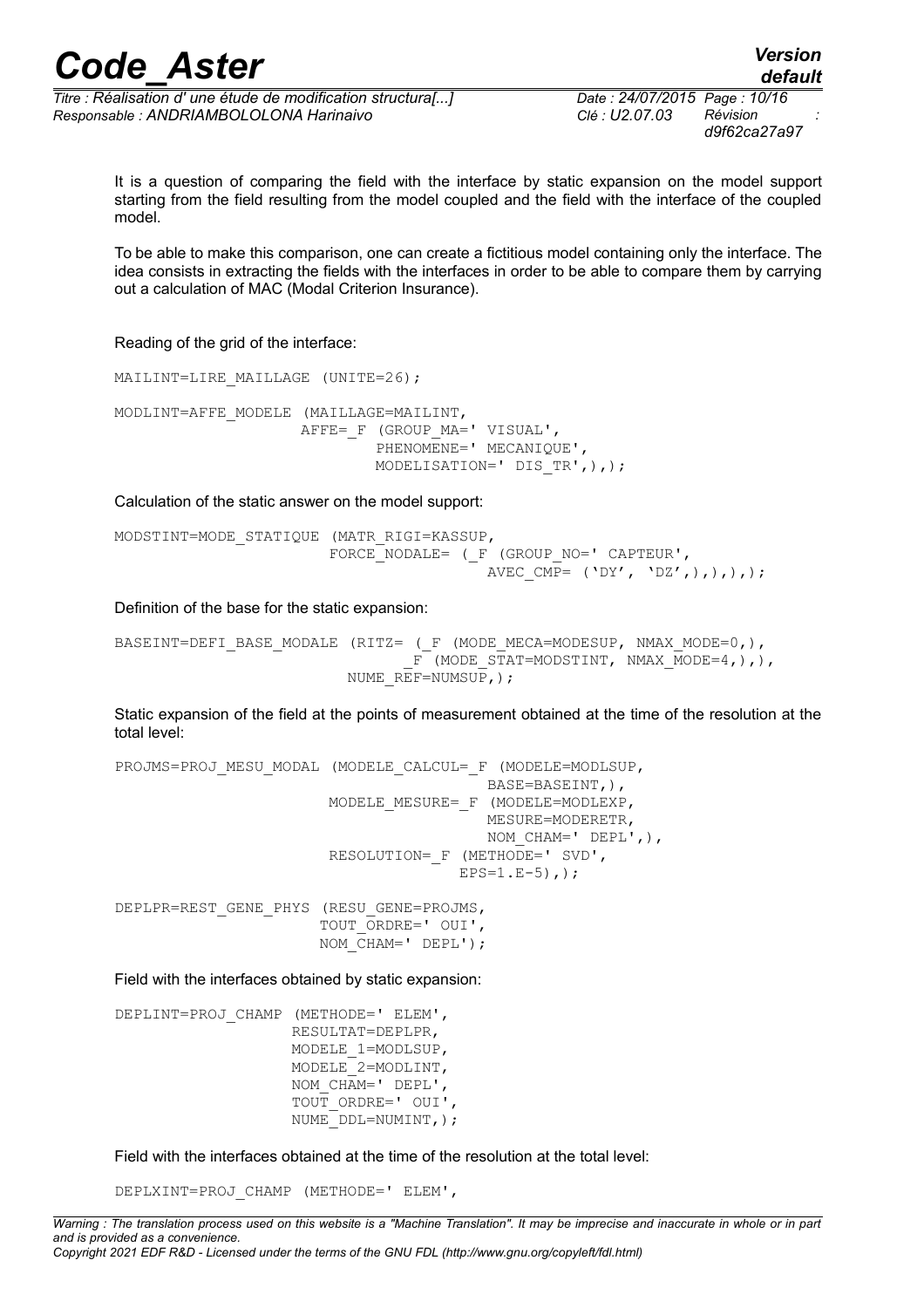*Titre : Réalisation d' une étude de modification structura[...] Date : 24/07/2015 Page : 11/16 Responsable : ANDRIAMBOLOLONA Harinaivo Clé : U2.07.03 Révision :*

*d9f62ca27a97*

 RESULTAT=MODECPL, MODELE\_1=MODLCPL, MODELE\_2=MODLINT, NOM CHAM=' DEPL', TOUT\_ORDRE=' OUI', NUME<sup>DDL=NUMINT, );</sup>

The base of expansion is acceptable if the two fields defined in the interfaces are very close. The distance between the two fields can be measured by calculating the scalar product between these two vectors by a calculation of MAC (Modal Criterion Insurance).

MACINT=MAC\_MODES (BASE\_1=DEPLINT, BASE\_2=DEPLXINT, INFORMATION  $=2$ , );

This matrix of MAC must be possible nearest matrix identity. A matrix of MAC very different from the matrix identity indicates that the base of selected expansion does not make it possible to rebuild information with the interfaces well. In this case, it is advised to choose another base for the expansion of measurement.

One can also evaluate the distance between the two vectors by calculating energy criterion IERI (Indicating Energetics of Regularity of Interface). This criterion utilizes the matrix of mass or the matrix of rigidity of the structure.

IERIK = MAC\_MODES (BASE\_1=DEPLINT, BASE  $2=DEPLXINT$ . MATR\_ASSE=KASMAC, IERI=' OUI', INFORMATION =2,); IERIM = MAC\_MODES (BASE\_1=DEPLINT, BASE\_2=DEPLXINT, MATR\_ASSE=MASMAC, IERI=' OUI', INFORMATION  $=2,$ );

### <span id="page-10-0"></span>**4 Implementation of the calculation of structural modification, example of the CAS-test sdll137e**

The method presented here differs slightly from that proposed in the preceding section. Here, the two structures are described by their modal base, whereas in section [3,](#page-5-0) the modification is described by its physical coordinates (model finite element). The implementation of this method is much simpler, because it is based largely on the techniques of under-structuring described in following documentations:

- reference material on the R4.06.02 under-structuring
- documentation of use for the installation of a dynamic calculation of under-structuring: U2.07.05.

Another advantage (essential) of this methodology is that the digital models of the structure and the modification do not need to have nodes coïncidents. The assembly of the two substructures is done by using the operator of projection of grid to the interface (techniques identical to what is made for the option LIAISON MAIL of AFFE CHAR MECA and in PROJ CHAMP)

One does not present here the details of the implementation of a calculation by under-structuring, but one has specificities of this CAS-test, adapted if the model of the basic structure is not readjusted.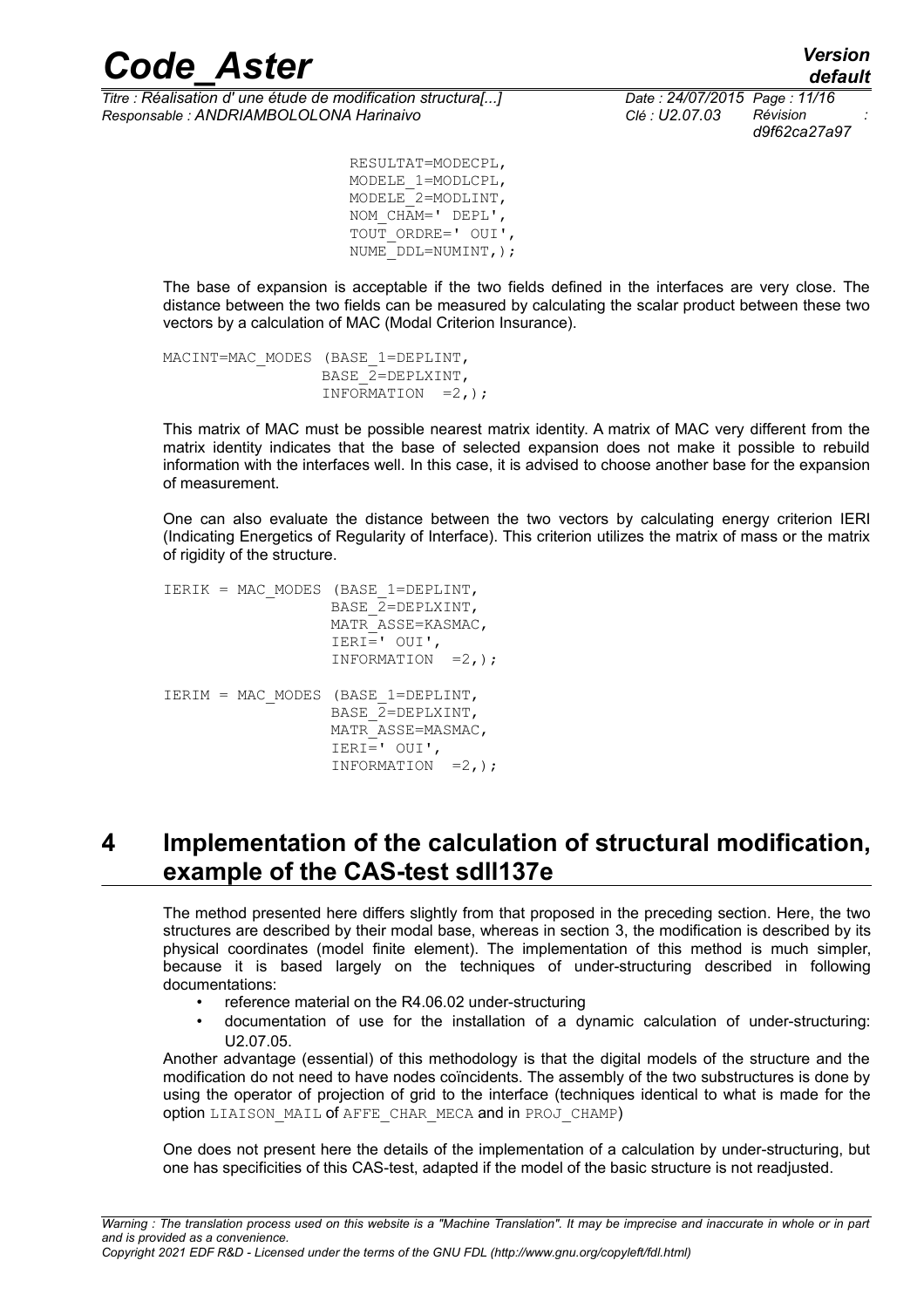*Titre : Réalisation d' une étude de modification structura[...] Date : 24/07/2015 Page : 12/16*<br>Responsable : ANDRIAMBOLOLONA Harinaivo **Clé : U2.07.03** Révision *Responsable : ANDRIAMBOLOLONA Harinaivo Clé : U2.07.03 Révision :*

*d9f62ca27a97*

#### **4.1 Experimental model of the structure**

<span id="page-11-0"></span>One created an experimental model on the grid on which measurement was carried out, and into important the base of modes identified via a software of modal identification. The reading of the modes is made with LIRE RESU. The detail of the method is given in section [3,](#page-5-0) and in Doc. U2.07.06.

```
MODMtmp=LIRE_RESU (TYPE_RESU=' MODE_MECA',
                    FORMAT=' IDEAS',
                    MODELE=MODLEXP,
                    UNITE=21,
                    NOM_CHAM=' DEPL',
                   FORMAT_IDEAS=_F (NOM_CHAM=' DEPL',
                                     NUME_DATASET=55,
                                    RECORD 6 = (1,2,3,8,2,6),
                                    POSI ORDRE= (7.4),
                                    POSI<sup>NUME</sup> MODE= (7.4,),
                                    POSTMASSGENE= (8.2,),POSI AMOR GENE= (8.3,),
                                    POSTFREQ= (8.1,), NOM_CMP= ('DX', 'DY', 'DZ', 'DRX', 'DRY
MARTINI', 'DRZ',),),
                    MATR_A=KASSEXP,
                    MATR_B=MASSEXP,
                    TOUT_ORDRE=' OUI',);
```
#### **4.2 Model support**

The model support is a model finite elements of the same structure, not readjusted. That means for example, that its Eigen frequencies do not correspond at all to the Eigen frequencies of the real structure.

```
MAILSUP=LIRE MAILLAGE (UNITE=20,);
MAILSUP=DEFI_GROUP (reuse=MAILSUP, MAILLAGE=MAILSUP,
                    CREA GROUP NO= F (NOM=' CAPT2',
                                      DIFFE= ('SENSOR', 'EXTERNAL'),),);
MODLSUP=AFFE_MODELE (MAILLAGE=MAILSUP,
                    AFFE= F (GROUP MA= ('SIMPLE', 'VISUAL',),
                             PHENOMENE=' MECANIQUE',
                              MODELISATION=' POU_D_E',),);
MATSUP=DEFI_MATERIAU (ELAS=_F (E=2.1E11,
                              NU=0.3,
                              RHO=7800., ),;
MATDBL=DEFI_MATERIAU (ELAS= F (E=4.2E11,
                              NU=0.3,
                              RHO=15600., ),;
# 'SIMPLE': group not amending. 'VISUAL': group
# supporting the modification
CHMATSUP=AFFE_MATERIAU (MAILLAGE=MAILSUP,
                         MODELE=MODLSUP,
                        AFFE= (F (GROUP MA=' SIMPLE',
                                 MATER=MATSUP, ),
                              F (GROUP MA=' VISUAL',
                                 MATER=\overline{M}ATDBL,),),);
```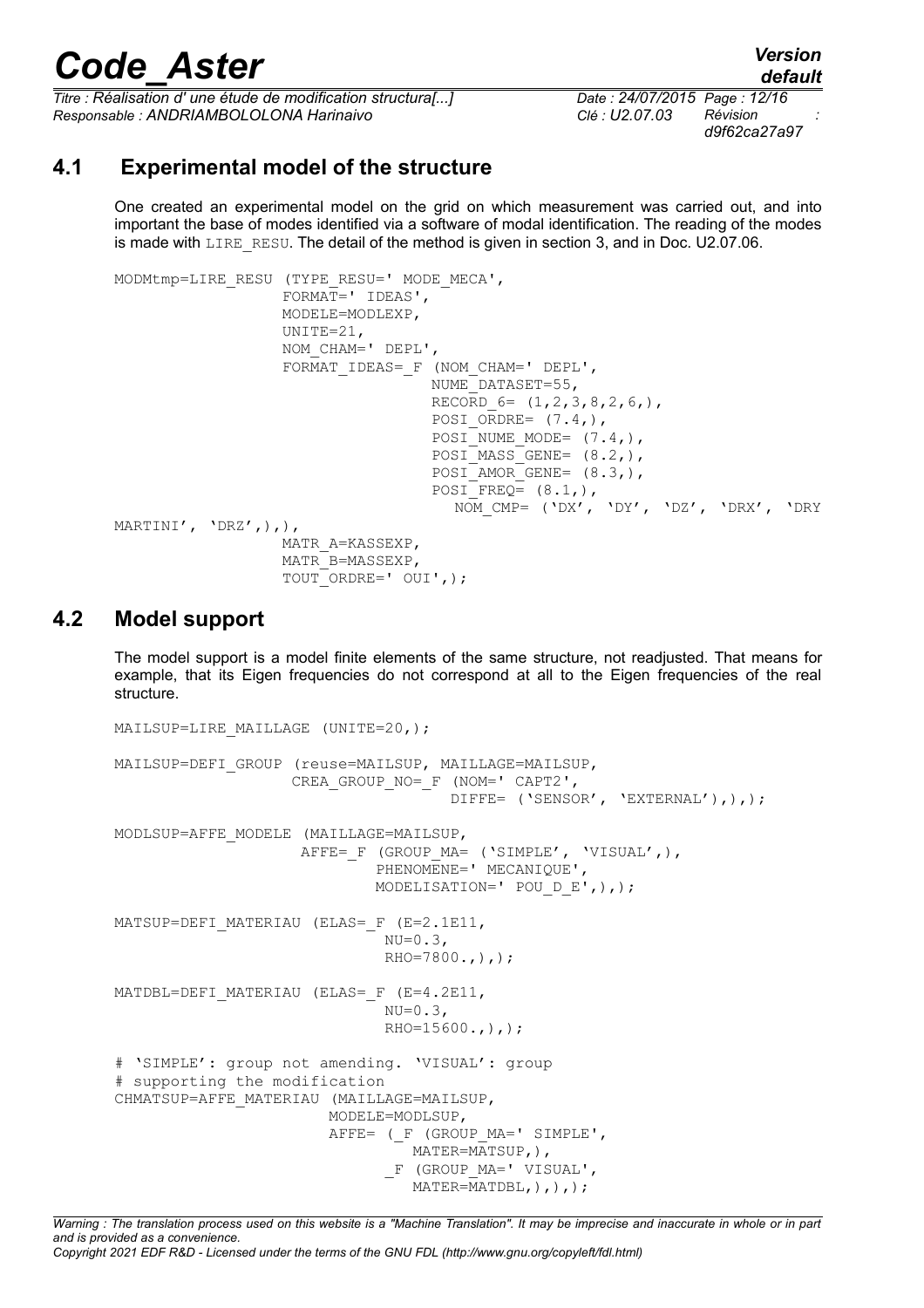*Code\_Aster Version default Titre : Réalisation d' une étude de modification structura[...] Date : 24/07/2015 Page : 13/16 Responsable : ANDRIAMBOLOLONA Harinaivo Clé : U2.07.03 Révision : d9f62ca27a97* CHCARSUP=AFFE\_CARA\_ELEM (MODELE=MODLSUP, POUTRE= F (GROUP MA=' POUTRE', SECTION=' RECTANGLE', CARA=  $('HY', 'HZ',')$ , VALE=  $(9E-3,38E-3,),$  ORIENTATION=\_F (GROUP\_MA=' POUTRE', CARA=' VECT Y', VALE=  $(0. , 0. , 1. , ),);$ CONDLSUP=AFFE\_CHAR\_MECA (MODELE=MODLSUP, DDL\_IMPO= (\_F (GROUP\_NO=' FIXE',  $LIAISON='$   $KINCASE['')$ ); ASSEMBLY (MODELE=MODLSUP, CHAM\_MATER=CHMATSUP, CARA\_ELEM=CHCARSUP, CHARGE=CONDLSUP, NUME DDL=CO ('NUMSUP'), MATR ASSE= ( F (MATRICE=CO ('KASSUP'), OPTION=' RIGI\_MECA',),  $F$  (MATRICE=CO ( $\bar{v}$ MASSUP'), OPTION=' MASS\_MECA',),),); BAMO=MODE\_STATIQUE (MATR\_RIGI=KASSUP, MATR\_MASS=MASSUP, FORCE NODALE= ( F (GROUP NO= ('CAPT2', 'EXTERNAL'), AVEC CMP=  $('DY', 'DZ',),),),$ 

NB: in the method suggested above, one calculates the static statements corresponding to the degrees of freedom of the sensors. For little that the grid is sufficiently fine, there exist always nodes of the grid support "close relations" of the position of the sensors. IF it is not the case, a method is proposed in the CAS-test sdlll137e, using an external routine python (called calc modestat capteurs), to calculate the statements statics corresponding rigorously to the position of the sensors. This method "seeks" the nodes close to the sensors, and calculates the static statement corresponding by sum balanced of the statements on these nodes.

#### **4.3 Expansion of the experimental modes**

Experimental modes identified on the structure and imported on model in section [4.1](#page-11-0) are interpolated on the model support via the methods of expansion presented in section [2.](#page-2-0) The base of expansion is made up of the static statements calculated previously (the base BAMO), reorthonormalized via the following operations:

```
PROJ_BASE (BASE=BAMO,
             STOCKAGE=' PLEIN',
            MATR ASSE GENE= ( F (MATRICE=CO ('KPROJ'),
                                MATR_ASSE=KASSUP,),
                               _F (MATRICE=CO ('MPROJ'),
                                MATR ASSE=MASSUP, ), ), ;
nbmod expans = 5MODGENE=CALC_MODES(MATR_RIGI=KPROJ,
                     MATR_MASS=MPROJ,
                     OPTION=' PLUS_PETITE',
                    CALC FREQ= F (NMAX FREQ=nbmod expans,),
                    VERI<sup>MODE=</sup>F (STOP<sup>ERREUR=' NON'),</sup>
) \mathbf{r}
```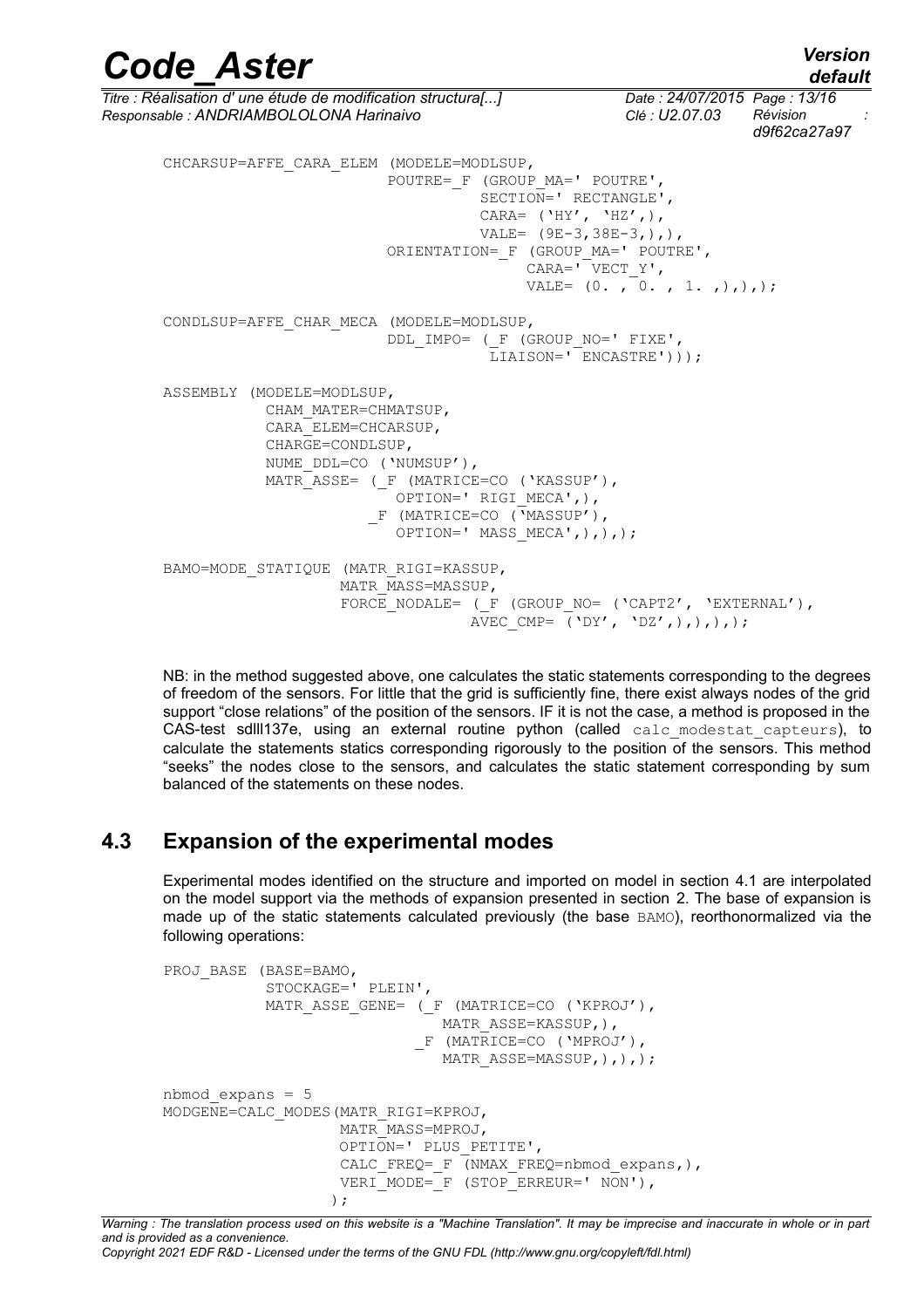| <b>Code Aster</b> | <b>Version</b> |
|-------------------|----------------|
|                   | default        |

*Titre : Réalisation d' une étude de modification structura[...] Date : 24/07/2015 Page : 14/16 Responsable : ANDRIAMBOLOLONA Harinaivo Clé : U2.07.03 Révision :*

*d9f62ca27a97*

MODREPHY=REST\_GENE\_PHYS (RESU\_GENE=MODGENE, NOM\_CHAM=' DEPL')

Modes of MODREPHY generate the same subspace as BAMO, but its components are classified by increasing Eigen frequencies. By choosing the parameter well nbmod expans, one can control the regularity of the base of extend modes generated. The choice of this parameter is determining for the quality of calculation, and several methods are proposed, in particular in the thesis of Mr. Corus, to choose the best compromise.

The expansion is done in the two following stages:

```
# bases extend modes for the structure
tmp=PROJ_MESU_MODAL (MODELE_CALCUL=_F (MODELE=MODLSUP,
                                      BASE=MODREPHY,),
                    MODELE MESURE= F (MODELE=MODLEXP,
                                     MESURE=MODMESU, ), );
# bases extend modes for the structure
MODEET=REST_GENE_PHYS (RESU_GENE=tmp)
```
#### **4.4 Creation of the macronutrient associated with the structure**

The base of extend modes in the following orders is BAMOSTRU. The macronutrient is manufactured while giving to MACR\_ELEM\_DYNA :

- this base of deformations,
- the modal characteristics identified on the model measures (called here  $freq$ , amor and farmhouse)

```
INTSTRU=DEFI_INTERF_DYNA (NUME_DDL=NUMSUP,
                          INTERFACE= F (NAME = 'INTSTRU',
                                        TYPE = 'MNEAL',
                                        GROUP NO = 'EXTERNAL'))
BAMOSTRU=DEFI_BASE_MODALE (RITZ= F (MODE MECA = MODEET),
                            NUME_REF=NUMSUP,
                            INTERF_DYNA=INTSTRU)
freq = MODMESU.LISTE_PARA () ['FREQ']
amor = MODMESU.LISTE PARA () ['AMOR REDUIT']
farmhouse = MODMESU.\overline{L}ISTE PARA () [YMASS GENE']MACELSTR=MACR_ELEM_DYNA (BASE_MODALE=BAMOSTRU,
                          MODELE MESURE= F (FREQ=freq,
                                             MASS_GENE=mass,
                                            AMOR REDUIT=amor, ) ) ;
```
#### **4.5 Model modification**

The model of the modification is entirely digital (in general much simpler, the stage of retiming is not necessary). In the CAS-test sdll137e, one proposes to create the macronutrient who simply describes it with the macro-order CREA\_ELEM\_SSD.

MACELMOD = CREA\_ELEM\_SSD ( MODEL = MODMODI,

*Copyright 2021 EDF R&D - Licensed under the terms of the GNU FDL (http://www.gnu.org/copyleft/fdl.html)*

*Warning : The translation process used on this website is a "Machine Translation". It may be imprecise and inaccurate in whole or in part and is provided as a convenience.*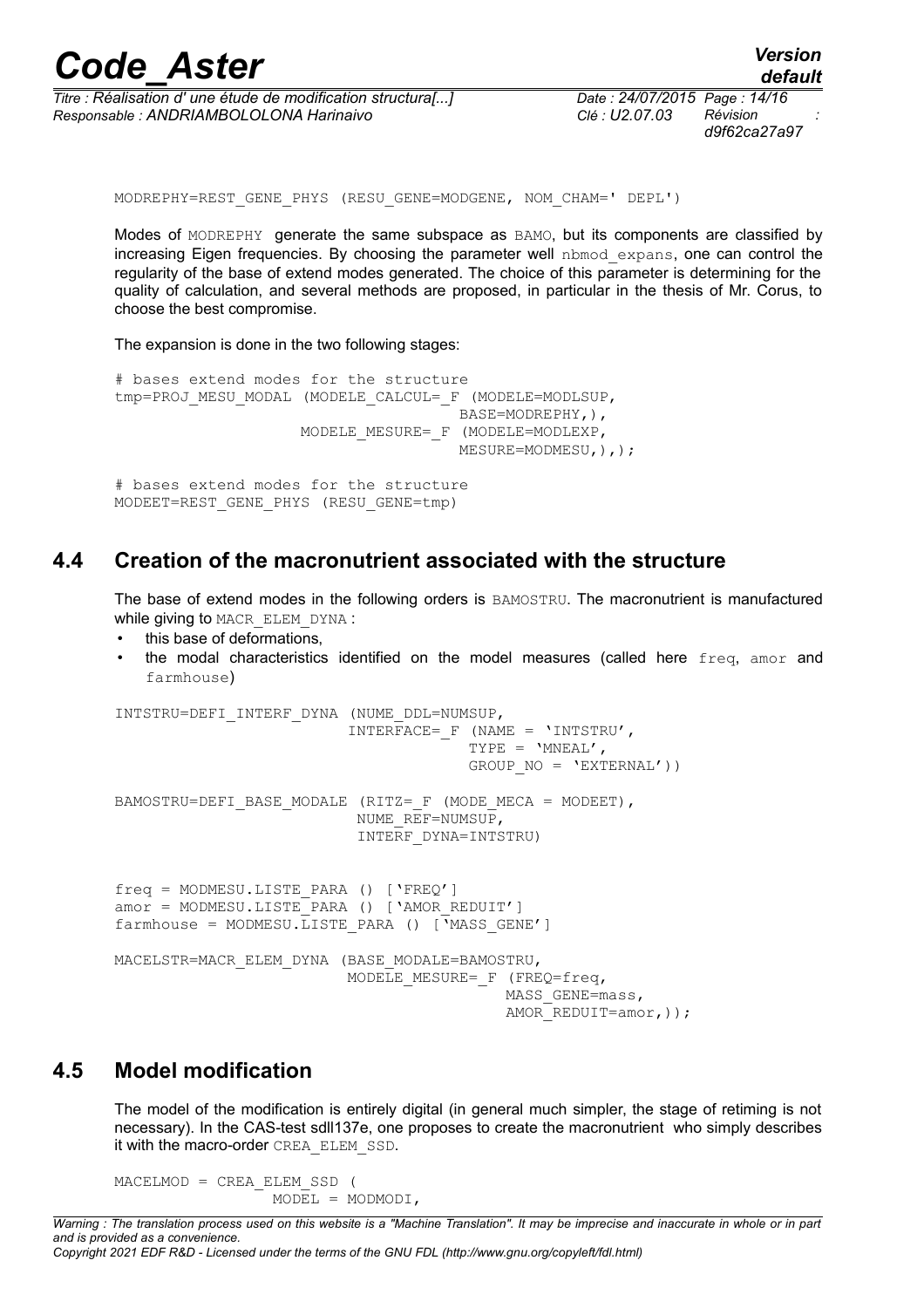*Code\_Aster Version default*

*Titre : Réalisation d' une étude de modification structura[...] Date : 24/07/2015 Page : 15/16*<br>Responsable : ANDRIAMBOLOLONA Harinaivo *Clé : U2.07.03* Révision *Responsable : ANDRIAMBOLOLONA Harinaivo Clé : U2.07.03 Révision :*

*d9f62ca27a97*

```
 LOAD = CONDMODI,
                 CHAM MATER = CHMAMODI,
                 CARAELEM = CARAMODI,
                 INTERFACE = F (NAME = 'INTMODI', TYPE = 'CRAIGB',
                                  GROUP NO = 'EXTERNAL'),
                 BASE MODALE = F (STANDARD = 'RITZ',
                                    TYPE MODE = 'STATIC',
\left( \begin{array}{c} 1 \end{array} \right),
                 CALC FREQ = F (OPTION=' SANS'),);
```
#### **4.6 Assembly of the substructures, and calculation of the Eigen frequencies of the modified structure**

The assembly is done also simply by using the macro-order ASSE\_ELEM\_SSD.

```
ASSE ELEM SSD (RESU ASSE SSD = F (
                                   MODEL = CO ('MODEGE'),NUME DDL GENE = CO ('NUMEGE'),
                                   RIGI GENE = CO ('RIGGEN'),
                                   MASS GENE = CO ('MASGEN'),
\left( \begin{array}{c} 0 \\ 0 \end{array} \right),
               SOUS STRUC = (F (NAME = 'MODIFICATION',
                                MACR ELEM DYNA = MACELMOD, ),F (NAME = \sqrt{STRUCT},
                               MACR ELEM DYNA = MACELSTR, ),LIAISON= F (SOUS STRUC 2=' STRUCT',
                            INTERFACE 2=' INTSTRU',
                            SOUS STRUC 1=' MODIFICATION',
                            INTERFACE \overline{1}=' INTMODI',
                            GROUP MA MAIT 2=' toto',
                            OPTION = 'REDUIT'),
               VERIF = F (STOP ERREUR = 'YES',
                            PRECISION = 1.E-6,
                             CRITERION = 'RELATIVE'),
               METHOD = 'ELIMINATES',
                ),
```
Note: the use of the keyword GROUP MA\_MAIT\_2 allows to declare the direction of the master-slave relation for projections of nodes of a substructure on the other. It is not necessary to specify the group of meshs used, because, with the option REDUCED, the code uses by default the group which was declared in the definition of the interface in DEFI\_INTERF\_DYNA. Calculation of the Eigen frequencies of the assembled structure:

```
RESGEN=CALC_MODES(MATR_RIGI=RIGGEN,
                  MATR_MASS=MASGEN,
                   OPTION = 'BAND',
                  CALC FREQ= F (FREQ = (1.0, 1000.0),)
                  SOLVEUR MODAL= F (DIM SOUS ESPACE=10,),
                  VERI MODE= F (STOP ERREUR=" NON',
                                STURM = ' NON', ),
                  SOLVEUR= F (METHODE=' MUMPS'),
) ;
FREQ=RECU_TABLE (CO=RESGEN, NOM_PARA=' FREQ')
```